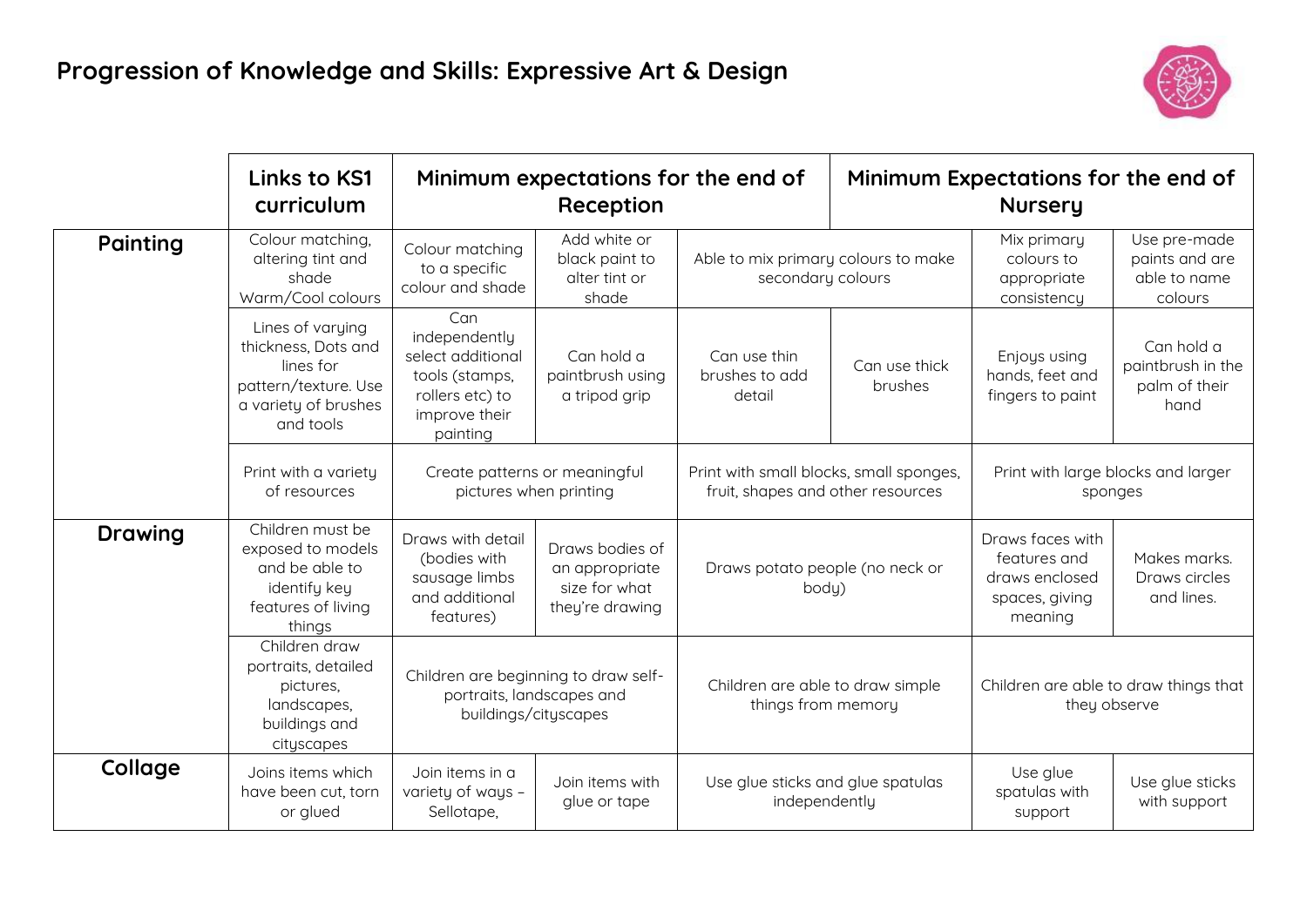## **Progression of Knowledge and Skills: Expressive Art & Design**



|              |                                                                                                                                                                               | masking tape,<br>string, ribbon                                                                |                                                                                                                                                                                                                                                        |                                                                                                                                                            |                                                                                               |                                          |
|--------------|-------------------------------------------------------------------------------------------------------------------------------------------------------------------------------|------------------------------------------------------------------------------------------------|--------------------------------------------------------------------------------------------------------------------------------------------------------------------------------------------------------------------------------------------------------|------------------------------------------------------------------------------------------------------------------------------------------------------------|-----------------------------------------------------------------------------------------------|------------------------------------------|
|              | Improve models by<br>adding texture                                                                                                                                           | Knows how to<br>secure boxes,<br>toilet rolls,<br>decorate bottles                             | Knows how to<br>improve models<br>(scrunch, twist,<br>fold, bend, roll)                                                                                                                                                                                | Adds other materials to develop<br>models (tissue paper, glitter)                                                                                          |                                                                                               |                                          |
|              | Make collages and<br>mosaics using<br>different materials<br>Weaves items                                                                                                     | Improved vocab<br>- flexible, rigid                                                            | Smooth, rough,<br>bendy, hard<br>Weave (fine<br>motor)                                                                                                                                                                                                 | Additional textures - children describe<br>as smooth or bumpy<br>Beginning to weave (gross motor)                                                          | Product is all one texture                                                                    |                                          |
| Sculpture    | Use a variety of<br>natural, recycled<br>and manufactured<br>materials to sculpt                                                                                              |                                                                                                | Builds models which replicate those<br>in real life. Can use a variety of<br>resources - loose part play                                                                                                                                               | Builds simple models using walls, roofs<br>and towers.                                                                                                     | Builds walls to<br>create enclosed<br>spaces                                                  | Builds towers by<br>stackings<br>objects |
|              | Use a variety of<br>techniques and<br>shapes to sculpt                                                                                                                        | Makes something<br>with clear<br>intentions                                                    | Makes<br>something that<br>they give<br>meaning to                                                                                                                                                                                                     | Manipulates clay (rolls, cuts, squashes,<br>pinches, twists)                                                                                               | Makes marks in<br>clay                                                                        | Explores clay                            |
| <b>Music</b> | Expresses their<br>opinion                                                                                                                                                    | Understands emotion through music<br>and can identify if music is 'happy',<br>'scary' or 'sad' |                                                                                                                                                                                                                                                        | Talks about how music makes them<br>feel                                                                                                                   | Responds to<br>music                                                                          | Enjoys listening<br>to music             |
|              | Can change the<br>tempo and<br>dynamics<br>Recognises<br>instruments in music<br>Compose their own<br>simple tunes<br>Creates sound<br>effects<br>Writes down<br>compositions |                                                                                                | Selects own instruments and plays<br>them in time to music.<br>Can change the tempo and<br>dynamics whilst playing<br>Knows how to use a wide variety of<br>instruments.<br>Beginning to write own compositions<br>using symbols, pictures or patterns | Is able to name a wide variety of<br>instruments (also including chime<br>bars, glockenspiels, xylophones)<br>Plays a given instrument to a simple<br>beat | Explores instruments and is<br>beginning to name them (drum,<br>tambourine, maraca, triangle) |                                          |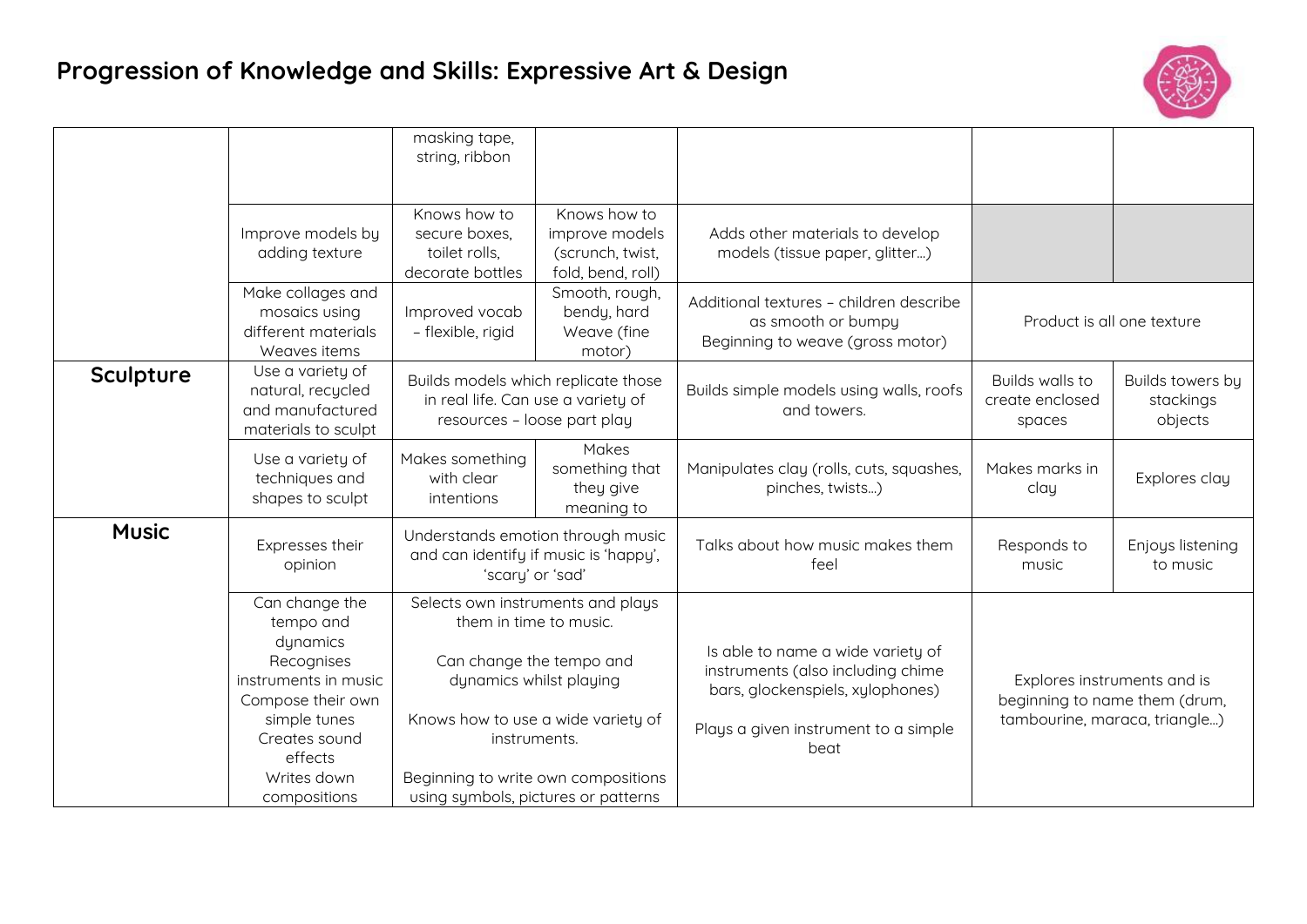## **Progression of Knowledge and Skills: Expressive Art & Design**



| Singing and<br>Dancing                             | Put a sequence of<br>actions together                                  | Learns longer dance routines,<br>matching pace                                        |                                                                    | Learns short routines, beginning to<br>match pace                                                                                       |  | Copies basic<br>actions                                                                       | Moves to music                             |
|----------------------------------------------------|------------------------------------------------------------------------|---------------------------------------------------------------------------------------|--------------------------------------------------------------------|-----------------------------------------------------------------------------------------------------------------------------------------|--|-----------------------------------------------------------------------------------------------|--------------------------------------------|
|                                                    | Begin to improvise<br>independently to<br>create a simple<br>dance     | Replicates dances and performances                                                    |                                                                    | Shares likes and<br>Watches dances<br>dislikes about<br>and<br>dances/performa<br>performances<br>nces                                  |  | Beginning to watch performances<br>for short periods of time                                  |                                            |
|                                                    | Sings in tune and to<br>the correct beat                               | Sings by<br>themselves,<br>matching pitch<br>and following<br>melody                  | Sings in a group,<br>matching pitch<br>and following<br>melody     | Sings in a group, trying to keep in time                                                                                                |  | Sings in a small<br>group                                                                     | Knows some<br>words when<br>singing        |
| Role play                                          | To take part in a                                                      | Uses imagination<br>to develop own<br>storylines                                      | Uses experiences<br>and learnt stories<br>to develop<br>storylines | Uses own experiences to develop<br>storylines                                                                                           |  | Plays with familiar resources                                                                 |                                            |
|                                                    | simple role play of a<br>known story                                   | Enhance with<br>resources that<br>they pretend are<br>something else                  | Children enhance<br>small world play<br>with simple<br>resources   | Participates in small world play<br>related to rhymes and stories                                                                       |  | Simple small world (farm, cars,<br>trains, dolls)                                             |                                            |
| <b>Characteristics</b><br>of Effective<br>Learning | Reviews own work<br>and makes                                          | Begins to paint on other materials -                                                  | card, fabric, clay                                                 | Chooses paper from a wide selection<br>and of which is appropriate to the task<br>(black paint on white paper, white<br>paint on black) |  | Choose a piece<br>of paper from a<br>selection of 2/3<br>colours                              | One piece of<br>paper provided<br>to child |
|                                                    | improvements                                                           | Returns to work on another occasion<br>to edit and improve                            |                                                                    | Creates their own piece of art and<br>begins to self-correct any mistakes                                                               |  | Creates their<br>own piece of art<br>and gives<br>meaning                                     | Creates their<br>own piece of art          |
|                                                    | To develop and<br>share their ideas,<br>experiences and<br>imagination | Creates collaboratively, sharing<br>ideas with peers and developing<br>skills further |                                                                    | Works with a friend, copying ideas<br>and developing skills together                                                                    |  | Children work independently to<br>develop basic skills                                        |                                            |
| <b>Resources</b><br>(not limited to)               | Children are<br>exposed to using<br>different materials                | Watercolour paints, pastels, string,<br>marbles, cutlery, whisks, hole                |                                                                    | Thick and thin paint brushes, thin<br>chalks, thin wax crayons, thin pencils,<br>thin pencil crayons, variety of powder                 |  | Palm brushes, large chalks,<br>Whiteboard pens, chunky wax<br>crayons, chunky pencil crayons, |                                            |